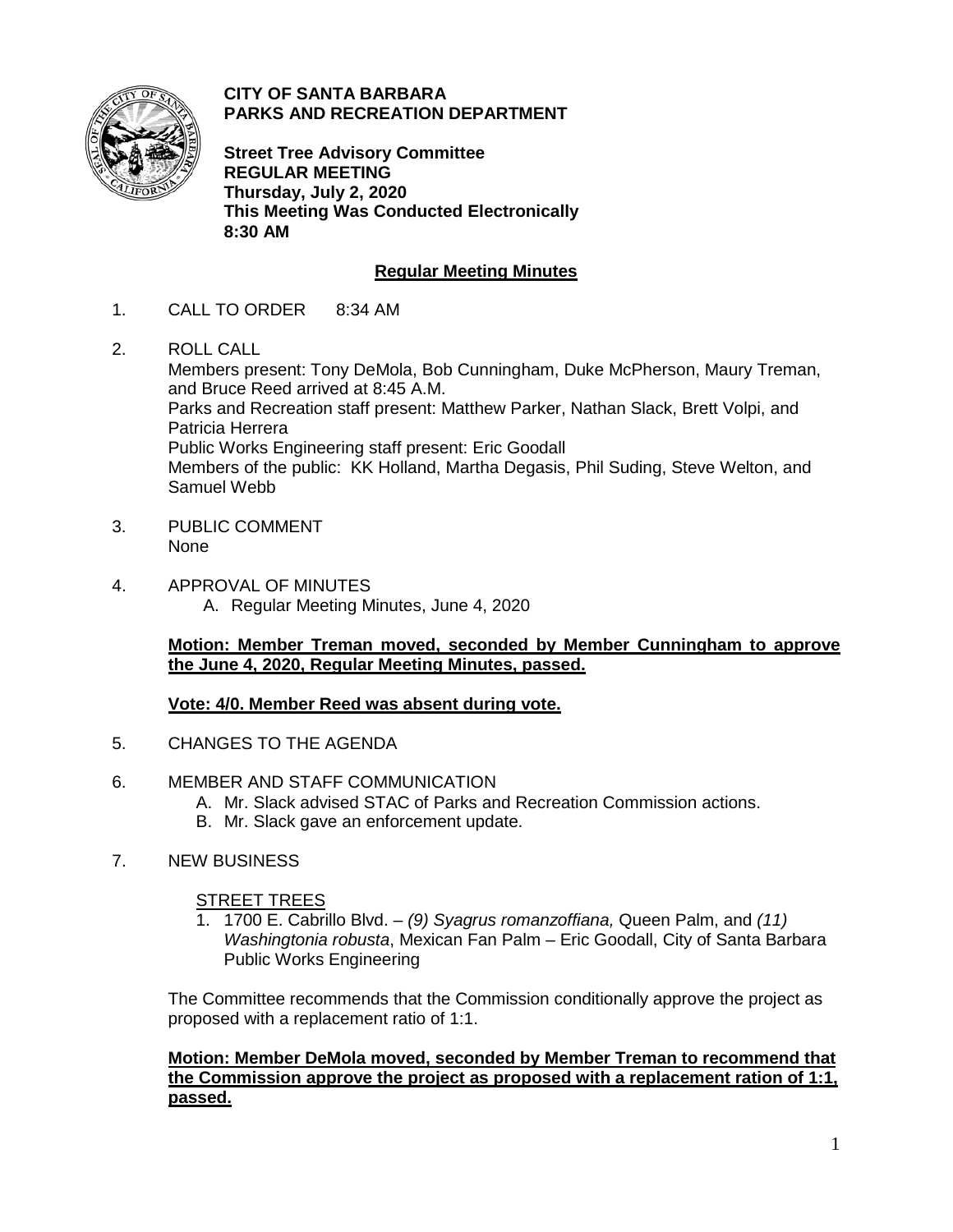## **Vote: 4/0/1. Member Cunningham recused himself.**

2. 200 block of State St. – *(24) Cassia leptophylla,* Gold Medallion Tree – Eric Goodall, City of Santa Barbara Public Works Engineering

The Committee recommends that the Commission approve up to 24 removals on the condition the applicant's landscape architect reassess the existing trees, to see if there are additional trees that could be retained as part of this project.

**Motion: Member Reed moved, seconded by Member Treman to recommend that the Commission approve up to 24 removals on the condition the applicant's landscape architect reassess the existing trees, to see if there are additional trees that could be retained as part of this project, passed.** 

## **Vote: 4/0/1. Member Cunningham recused himself.**

3. 2514 Castillo St. – *Eucalyptus nicholii*, Nichol's Willowleafed Peppermint Gum – Blanca Benedict

The Committee recommends that the Commission deny the removal.

#### **Motion: Member McPherson moved, seconded by Member Cunningham to recommend that the Commission deny the removal, passed.**

## **Vote: 5/0.**

## SETBACK TREES

1. 3240 Campanil Dr. – *(1) Taxodium mucronatum*, Montezuma Cypress and *(2) Sequoia sempervirens*, Coast Redwood – Steve Welton, Sepps, Inc.

The Committee recommends that the Commission approve the removal of the two (2) Coast Redwoods and deny the removal of the Montezuma Cypress.

#### **Motion: Member Treman moved, seconded by Member Cunningham to recommend that the Commission approve the removal of the two (2) Coast Redwoods and deny the removal of the Montezuma Cypress, passed.**

## **Vote: 5/0.**

2. 2403 Bath St. – *Washingtonia robusta*, Mexican Fan Palm – Bob Cunningham, Arcadia Studio, Inc.

The Committee recommends that the Commission approve the removal.

#### **Motion: Member Treman moved, seconded by Member McPherson to recommend that the Commission approve the removal, passed.**

#### **Vote: 4/0/1. Member Cunningham recused himself.**

3. 1522 San Pascual St. – *(1) Quercus agrifolia*, Coast Live Oak, and *(1) Fraxinus uhdei,* Evergreen Ash – KK Holland and David Atkins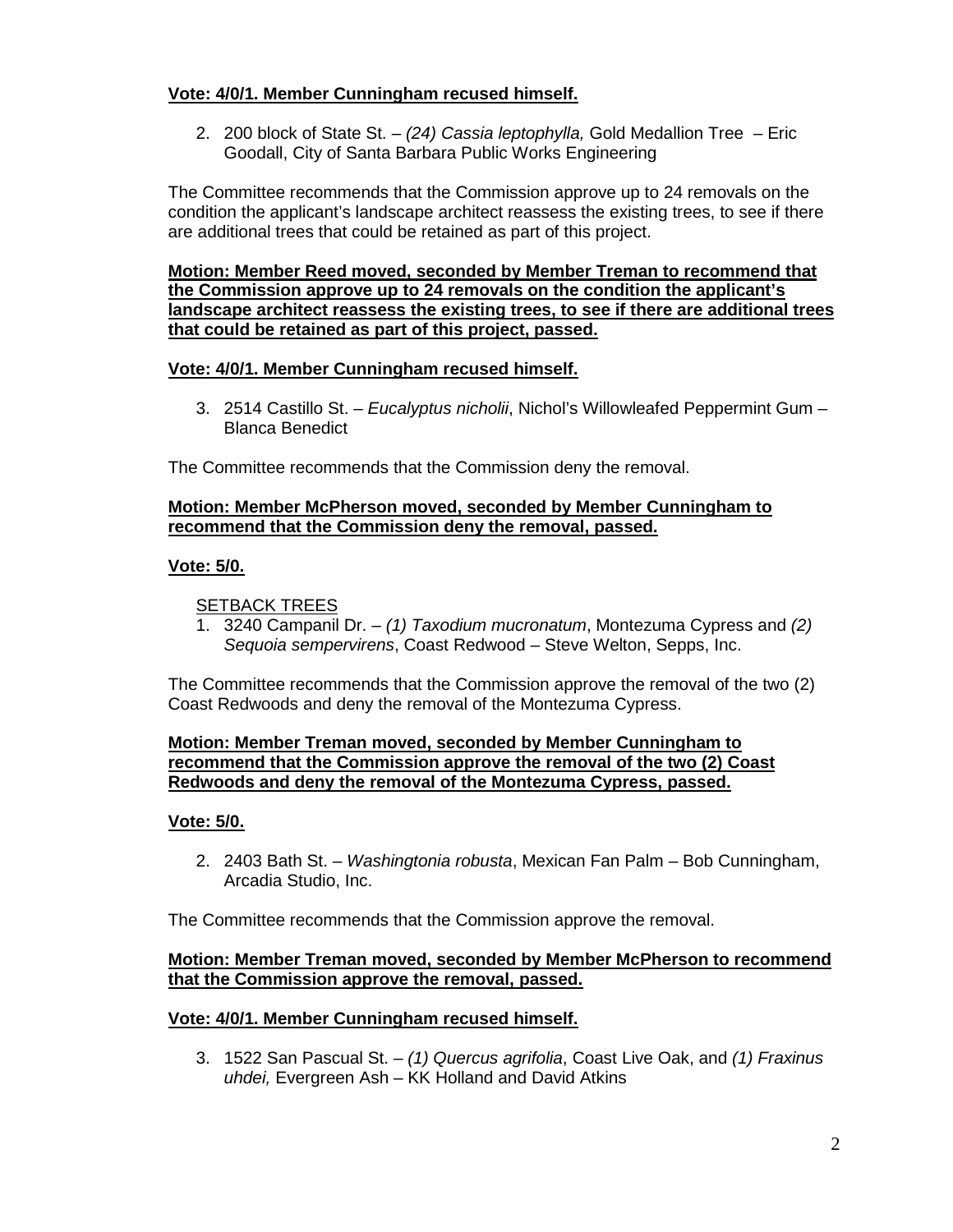The Committee recommends that the Commission approve both removals on the condition a replacement tree that can achieve a mature height of 25 feet be planted within the front setback, and that the applicant work with the City Arborist to determine the location of the new tree to avoid future private property conflicts.

**Motion: Member DeMola moved, seconded by Member Cunningham to recommend that the Commission approve both removals on the condition a replacement tree that can achieve a mature height of 25 feet be planted within the front setback, and that the applicant work with the City Arborist to determine the location of the new tree to avoid future private property conflicts, passed.** 

## **Vote: 5/0.**

4. 1435 Crestline Dr. – *Quercus agrifolia*, Coast Live Oak – Mary Thompson

The Committee recommends that the Commission approve removal of the oak.

## **Motion: Member Treman moved, seconded by Member McPherson to recommend that the Commission approve the removal of the oak, passed.**

# **Vote: 5/0.**

5. 1411 San Miguel Ave. - *Schinus terebinthifolia*, Brazilian Pepper Tree – Mary O'Flynn

The Committee recommends that the Commission deny the removal.

## **Motion: Member Treman moved, seconded by Member McPherson to recommend that the Commission deny the removal, passed.**

# **Vote: 5/0.**

8. STREET TREE MASTER PLAN 1. 0-100 blocks of N. Alisos St. – request for co-designation – Staff

The Committee moved to continue item to next month.

## **Motion: Member Treman moved, seconded by Member Cunningham to move to continue item to next month, passed.**

# **Vote: 5/0.**

2. All of San Miguel Ave. – request for co-designation – STAC

The Committee moved to continue item to next month.

## **Motion: Member Treman moved, seconded by Member McPherson to move to continue item to next month, passed.**

# **Vote: 5/0.**

9. OLD BUSINESS